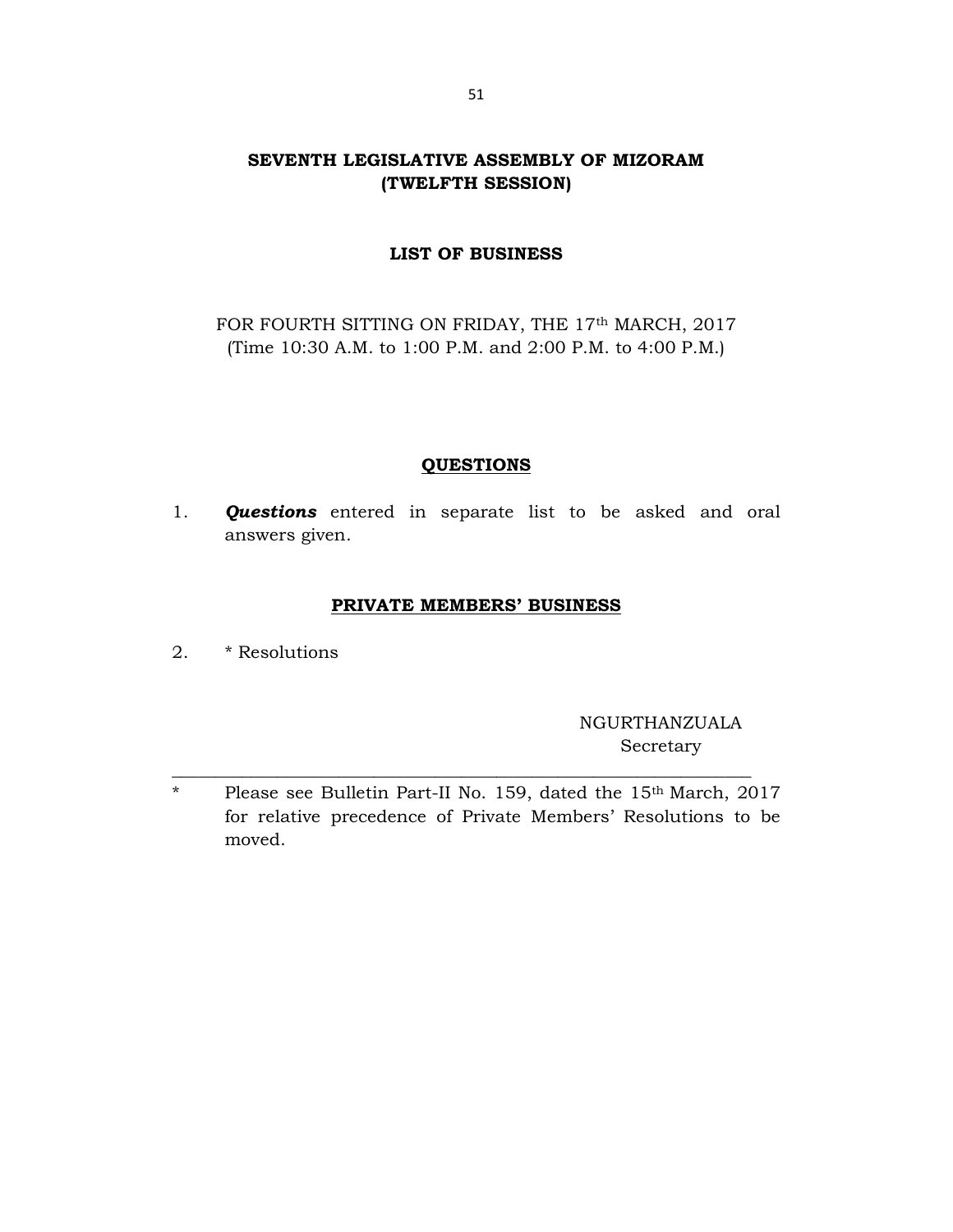SPEAKER : Many seek the ruler's favor, but justice for man comes from the LORD.

Proverbs 29:26

 We will take up Question No.10 and the Hon. Member Pu Lalthanliana will ask.

PU LALTHANLIANA : Pu Speaker, thank you. Will the hon. Minister for Rural Development Department be pleased to state: –

 May the government allotted fund provision for setting up a Model Village under Vidhayak Adarsh Gram Yojana?

S\PEAKER : The hon. Minister for Rural Development, Pu Lalzirliana to reply.

PU R. LALZIRLIANA, MINISTER: Pu Speaker, the answer is - No fund is allotted for setting up a Model village as yet.

**SPEAKER** : Any supplementary question? Let us invite Er. Lalrinawma and then Pu Lalthanliana.

Er. LALRINAWMA : Pu Speaker, thank you. What is the reason of the government for not allotting fund for a Model Village? Is it because the Govt. has no interest in the programme?

PU LALTHANLIANA : Pu Speaker, does the government have any intention to allot fund for the said?

**SPEAKER** : The Minister will now give the answer.

PU R. LALZIRLIANA, MINISTER: Pu Speaker, it is pursuance of the request from the Prime Minister to all concerned Chief Ministers to set up a Model village. Since the programme is not of centrally funded, it is decided that each MLA may select a village within their respective constituency which may be improved as a Model Village from that fund. I supposed any selection of the Members may be recommended by the government.

SPEAKER : Pu Rinawma.

Er. LALRINAWMA : Pu Speaker, MLAs from Aizawl District have chosen a model village in rural areas which are outside their constituency. It is not seen in the guidelines of MLA LAD that it may cover expenses incurred outside ones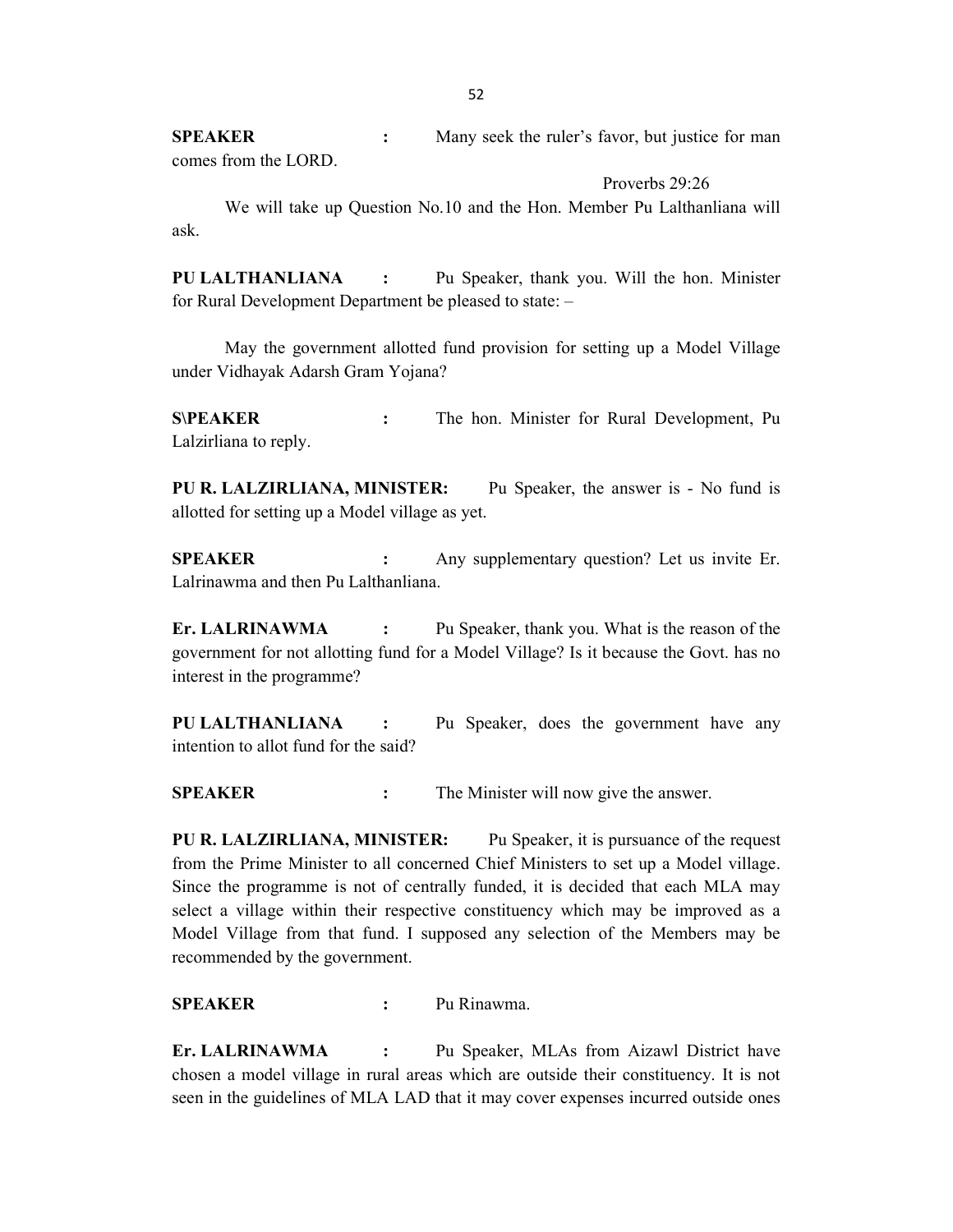constituency unless in the case of disaster. May the hon. Minister clarify this?

**SPEAKER** : If it is possible, the concerned Minister may give the answer.

PU R. LALZIRLIANA, MINISTER: Pu Speaker, our guideline stated that 'in case of obligatory' which indicates 'emergency'. I think it is necessary to discuss if the village selected by urban areas MLA, unless it is the same with the selection of the concerned rural areas MLA may be given priority from centrally sponsored scheme.

SPEAKER : Starred Question No.11 and invite Dr. K. Beichhua.

Dr. K. BEICHHUA : Pu Speaker, thank you. Will the hon. Minister for Commerce & Industry Department be pleased to state: –

- a) The estimate amount of NLUP Showroom-cum-Emporium of DIC, Lunglei;
- b) Name of the funding source;
- c) Whether the work is tendered; if so, who were the bidders and to whom it was given;
- d) Who prepared the Layout plan?

SPEAKER : The hon. Minister for Industry.

PU H. ROHLUNA, MINISTER: Pu Speaker, the answer is as follows: -

- a) It should be stated as "Renovation of Industry Building ground floor at Lunglei for Emporium and Garage" instead of NLUP Showroom-cum-Emporium. The total estimate amount is ₹926,000.
- b) It is funded by NLUP Implementing Board, Mizoram.
- c) The work was not tendered.
- d) The Layout Plan was made by the Assistant Engineer, Bamboo Development Agency.

**SPEAKER** : Any supplementary question? If not, we will go to the next question No. 12 and Dr. Ngurdingliana will ask.

Dr. NGURDINGLIANA : Pu Speaker, thank you. Will the hon. Minister for PWD be pleased to state: -

When will pavement work of Khanpui - Tualbung road be continued?

SPEAKER : The concerned Minister, the hon. Chief Minister to give the answer.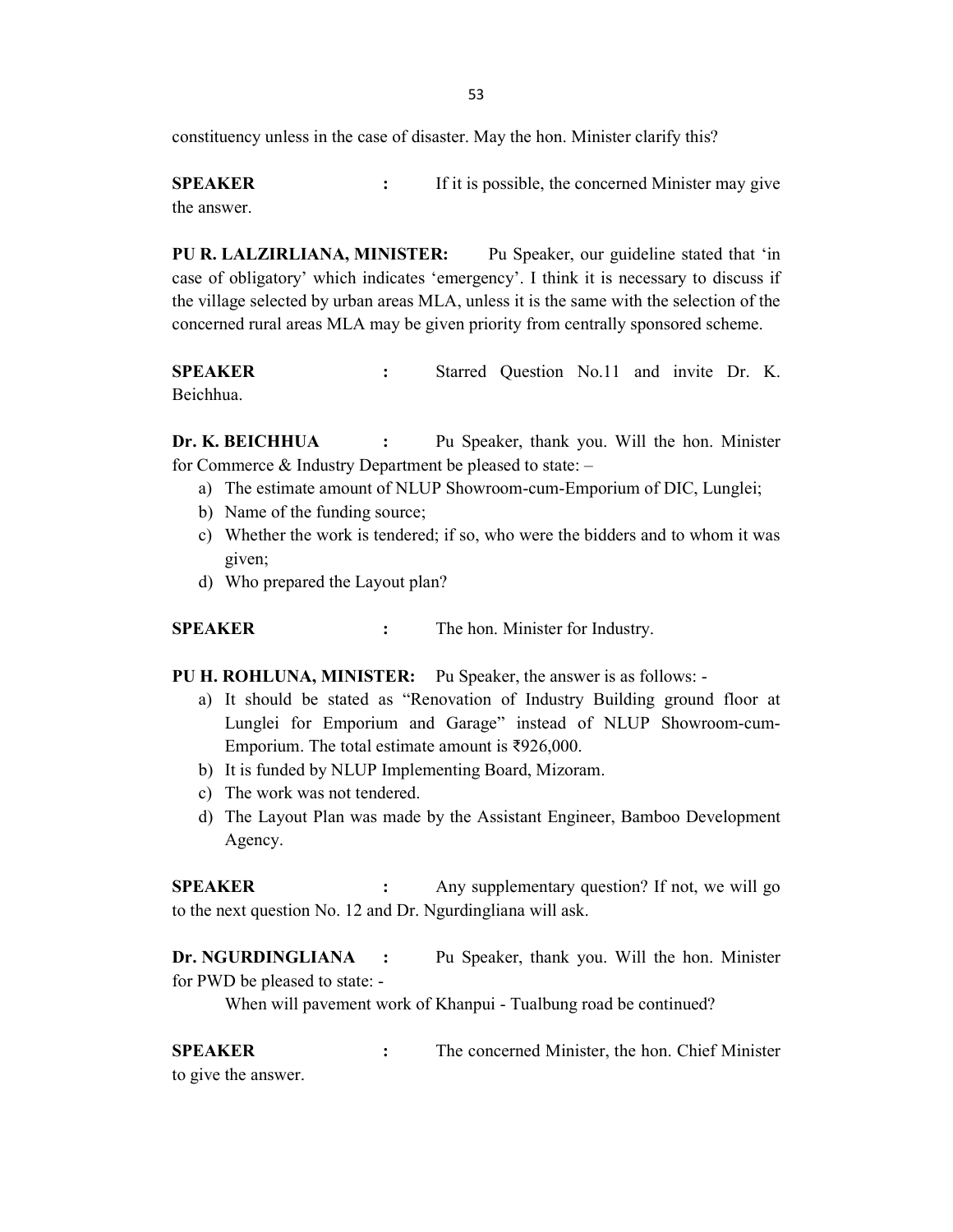PU LAL THANHAWLA, CHIEF MINISTER: Pu Speaker, the answer is: -

 This road is taken up under DoNER Ministry and will be continued when the fund is released.

SPEAKER : Any supplementary question? Yes, let us invite Pu Lalruatkima.

PU LALRUATKIMA : Pu Speaker, thank you. My question concern Chalfilh constituency and I hope that the Minister can give the answer. The question  $is: -$ 

 Will Tourist Lodge building at Vanzau be handed over to the Tourism Department? If so, when? Since the building is constructed and maintenance given by PWD, why should it be handed over to Tourism? What is the amount which has not been given to the contractor?

**SPEAKER** : I do not know whether it is relevant. Now, Pu Rinawma.

Er. LALRINAWMA : Pu Speaker, my question is: -.

- i) What percent of the work is done and the expenditure so far?
- ii) What is the physical and financial achievement of the work?
- iii) Who is the Contractor?

SPEAKER : The second question seems more relevant than the previous. The Hon. Chief Minster will give the answer.

PU LAL THANHAWLA, CHIEF MINISTER: Pu Speaker, I do not know that Tourism building was constructed at Vanzau. I will enquire and give the answer later.

 Khanpui - Tualbung road is taken up under NLCPR and DoNER had released 197.21 lakh in 4.7.2011. The work was given to Pu C. Lalhluna of Ramhlun at the cost of 165.238 lakh and this road passes through Lailak.

 For information of the hon. Members, the project of Khanpui - Tualbung road phase-I covers 2 kms of Khanpui and 5 kms of Lailak - Tualbung road totally 16.70 kms where as the total length of this road is 7 kms. While this is the case, 2 kms of Khanpui - Lailak road is completed under PMGSY excluding culvert and retaining wall and estimate for construction of side drain, culvert and retaining wall were done as per scheduled rate of PWD, 2010.

SPEAKER : I think it is clear enough. Let us now hear from hon. MLA, Pu Vanlalzawma for Question No. 13.

PU VANLALZAWMA : Pu Speaker, thank you. Will the for hon.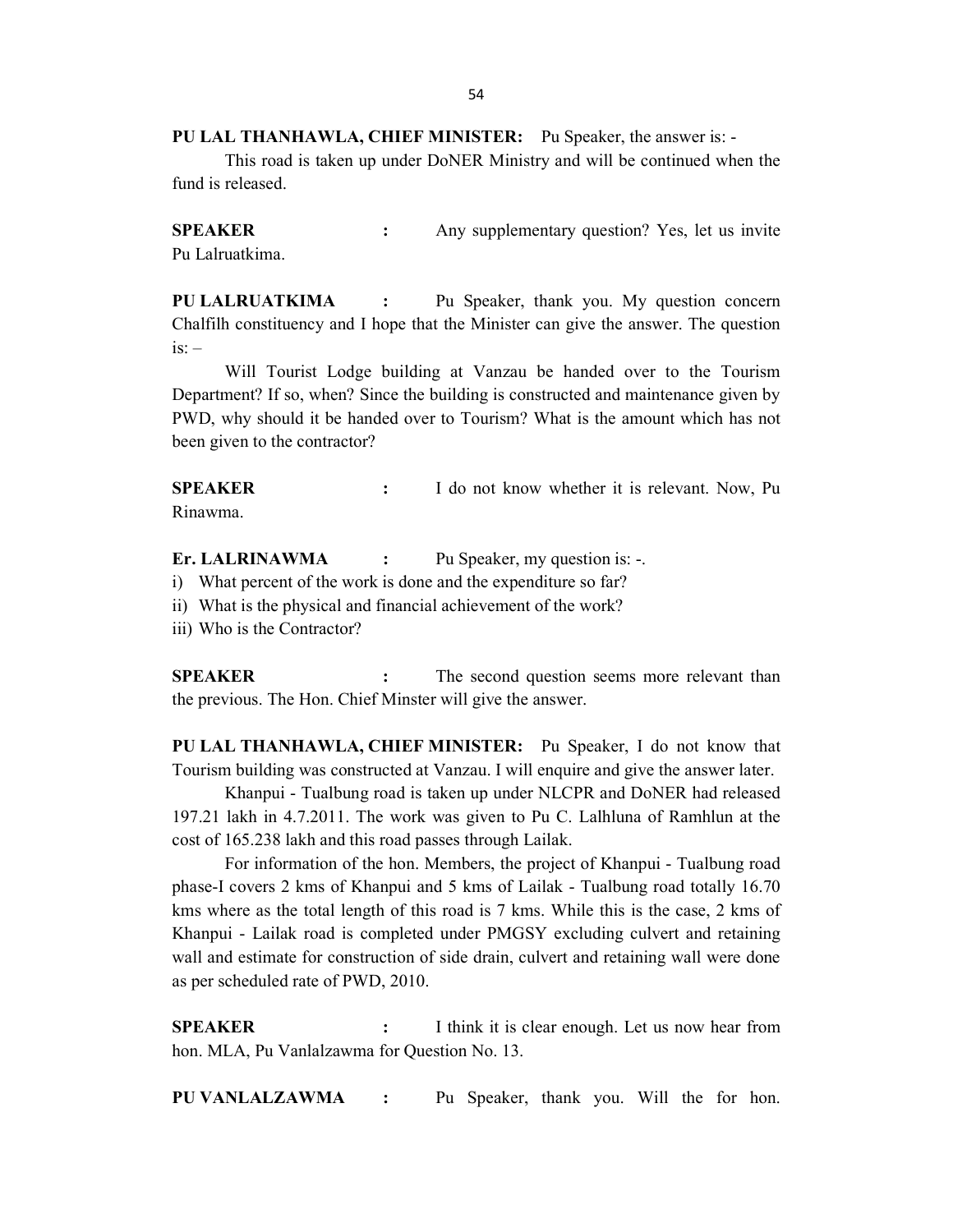Minister for Transport Department be pleased to state: -

- a) Number of Two Wheeler Taxi permit issued so far;
- b) How many have purchased and were registered so far?
- c) Whether service rate of 2-wheeler taxis is fixed;
- d) If taxis stand for the said has been set up.

SPEAKER : Let us hear from the hon. Minister.

PU JOHN ROTLUANGLIANA, MINISTER: Pu Speaker, thank you. The answer is as follows: -

- a) 221 Nos.
- b) There is no record of purchase of 2-Wheeler Taxi but there are 24 registered as of now.
- c) The rate has already been fixed.
- d) There is no particular Stand fixed for 2-wheeler taxis.

 It is the authority of the AMC to deal with the case of taxi Stands. We are now reviewing the case of male passenger for male taxi driver and female for female taxi drivers. Thank you.

SPEAKER : If there is anything to add?

PU VANLALZAWMA : Pu Speaker, my supplementary question about female drivers has already been answered. Another one is the color of such 2-wheeler taxis as to whether female driven taxis will be different from male driven; and, if helmet will be made compulsory for passengers.

SPEAKER : Let us hear the answer from hon. Minister.

PU JOHN ROTLUANGLIANA, MINISTER: Pu Speaker, helmet is not compulsory for passengers, no particular color is provided for female driven taxis and the color of the helmet and number plates is yellow. There is nothing to hide that the Supreme has necessitated helmet for the pillion rider but we are not comply with it for the sake of the public.

SPEAKER : Pi Vanlalawmpuii Chawngthu to ask Starred Question No. 14.

PI VANLALAWMPUII CHAWNGTHU: Pu Speaker, thank you. Will the hon. Minister for Rural Development Department be pleased to state: -

- a) The estimated time for completion of Mini Sport Complex of East Lungdar;
- b) The estimate amount.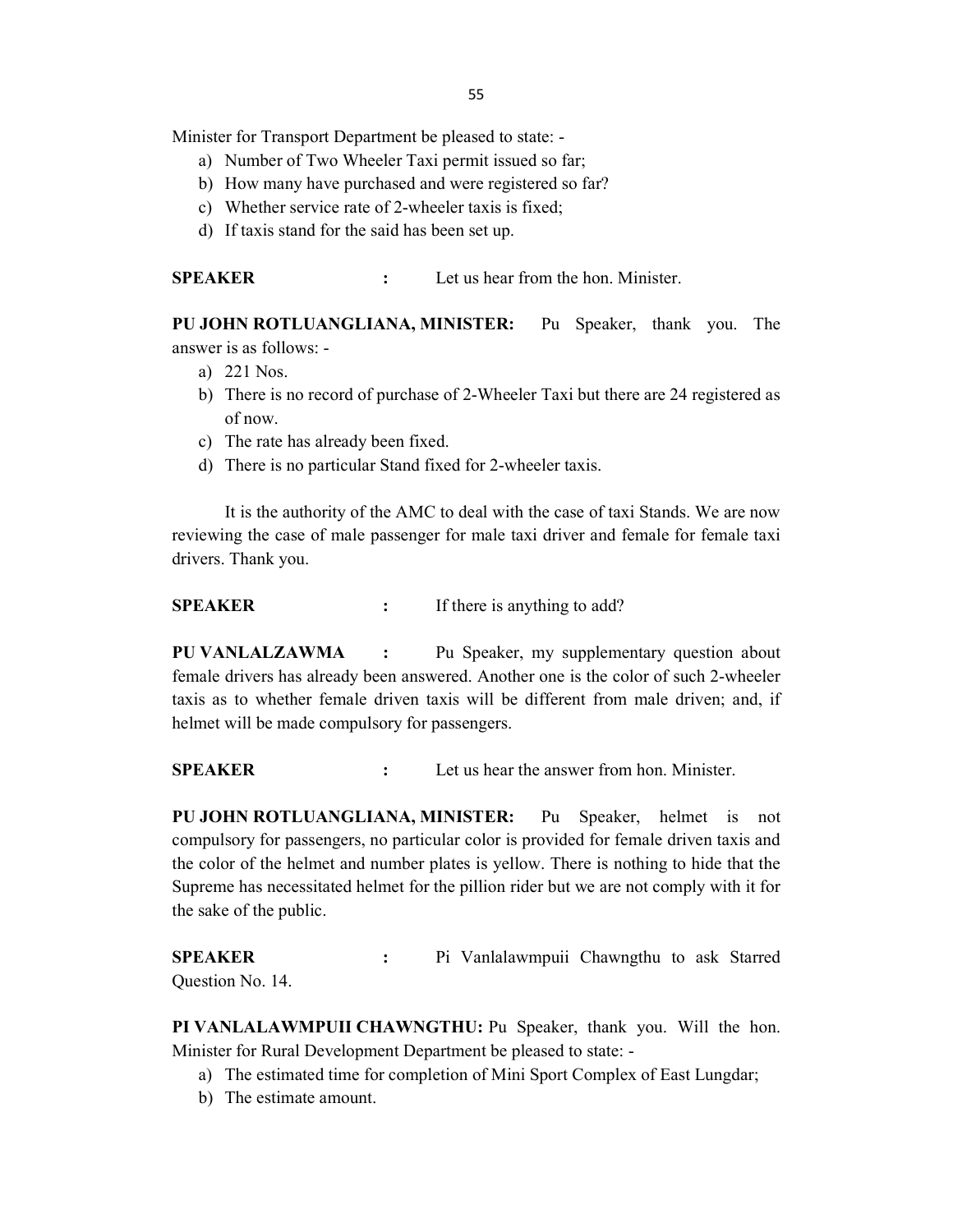PU R. LALZIRLIANA, MINISTER: Pu Speaker, East Lungdar Mini Sport Complex is of NLCPR for a period of 2016-17 till this year. Approved amount is  $\overline{\xi}$ 434.96 lakh where as the first installment amounting to  $\overline{\xi}$ 1,73,98,000/- has already been received. Its contractor, Lushai Engineers, Ramhlun South, Aizawl, Mizoram is selected through tender. As per instruction of the Ministry of DoNER, Govt. of India, the duration of the work is for 3 years.

SPEAKER : Er. Lalrinawma.

Er. LALRINAWMA : Pu Speaker, RD is not a department which concerns with works, yet, a consultancy firm is being engaged for the work. My question is - Who authorized the technical sanction for the works?

PU R. LALZIRLIANA, MINISTER: Pu Speaker, the sanctioning authority is of course, the government.

Er. LALRINAWMA : Pu Speaker, it is indeed, the Govt. but such sanctions are issued through Works department only.

PU R. LALZIRLIANA, MINISTER: Pu Speaker, there are consultancy firms for Design and Build which takes up certain works from beginning to end. Likewise, any of the centrally sponsored schemes goes to Finance Department.

Er. LALRINAWMA : Pu Speaker, even if it is taken up under the Finance Deptt., the technical sanction should be given by Works Deptt. We have a definite rule on Government of Mizoram Allocation of Business Rules, 2014 and it has also been stated here. I do not understand why the department other than Works Deptt. is undertaking so many works.

PU LALRINLIANA SAILO: Pu Speaker, there are centrally sponsored schemes which do not necessarily need technical sanction and the Govt. of Mizoram does not authorized any to issue such sanction. Pu Speaker, should not the existing process applicable in such case?

PU LALRUATKIMA : Pu Speaker, I am asking if the process contradict the Delegation of Financial Rules.

PU K.S. THANGA : Pu Speaker, it may be noted by the Members that Finance Department have empanelled firms of 40/50 to handle the excess work load of PWD without technical sanction necessarily. I think it is important for us to have an in depth study of the case.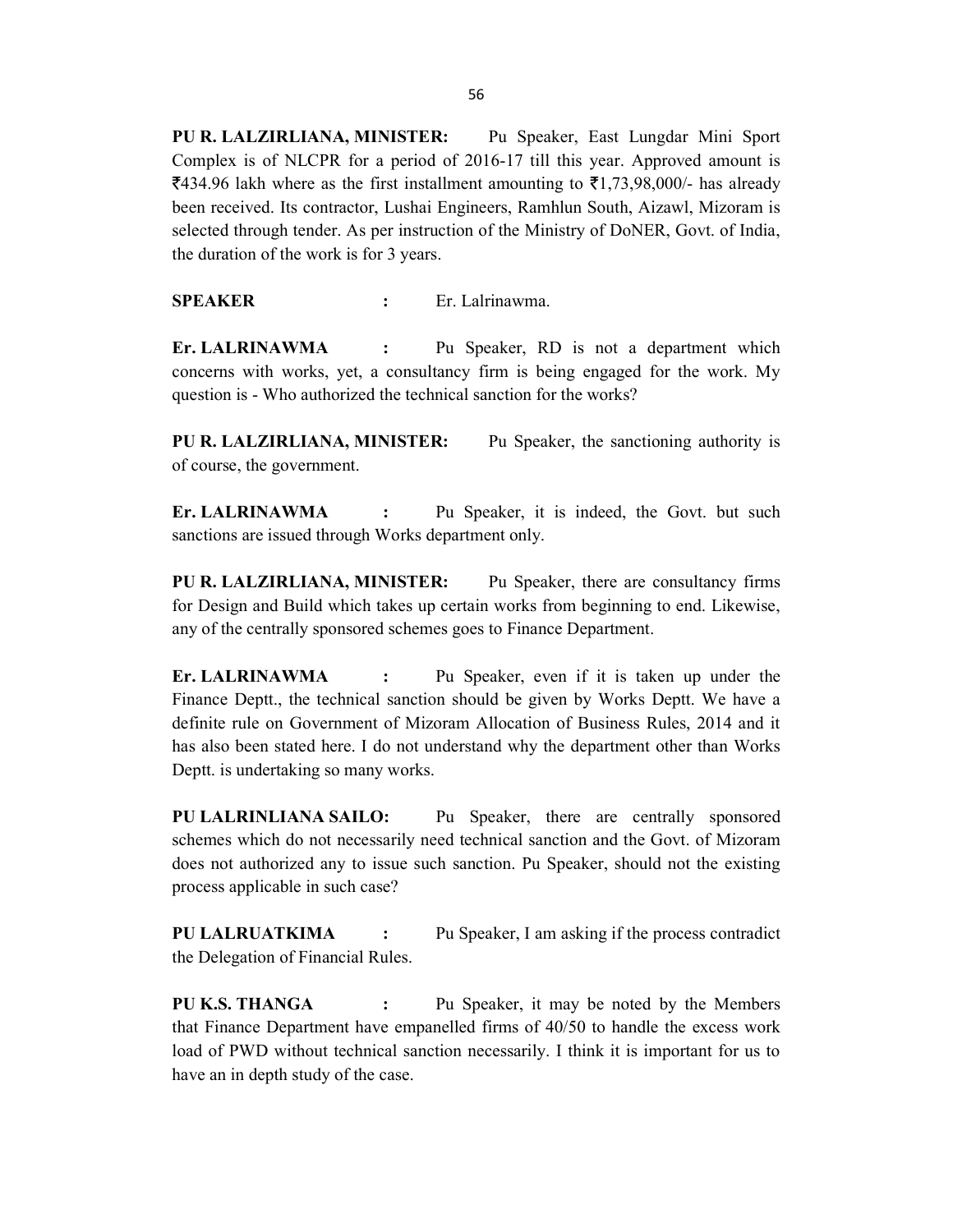PU R. LALZIRLIANA, MINISTER: Pu Speaker, as pointed by the Hon. Parliamentary, empanelment is made with a view to provide employment opportunity to number of technical students without necessarily entering the Govt. service and at the same time, to alleviate excessive workload in the technical departments. With this practice, it is decided that works amounting to 400/500 or 5000/6000 lakh may be taken up by the empanelled firms without the help from some technical departments.

SPEAKER : Pu K. Sangthuama to ask Question No. 15.

PU K. SANGTHUAMA : Pu Speaker, thank you. Will the hon. Minister for PWD be pleased to state: -

- a) Whether there is a plan to improve the road Ramrikawn Lungverhkawn;
- b) If any, the amount allotted for the work;
- c) Is the work tender already been floated? If so, who is the contractor?
- d) If the work has been started.

## PU LAL THANHAWLA, CHIEF MINISTER: Pu Speaker, answer is : -

- a) There is a plan to repair Ramrikawn Lungverhkawn road upto NH-54 within 2016-2018 by availing loan from NABARD.
- b) The estimated sanction is 931.86 lakhs.
- c) Tender was floated and Pu Lalfamkima of Ramhlun North, Aizawl is the selected contractor.
- d) The contractor is preparing himself to start the work.

PU K. SANGTHUAMA : Pu Speaker, is there a plan for widening of such road as well or black topping only; and, if it is expected to be completed within this year? Even though the road is only 7.758 kms long, the sanction is 931.86 lakhs. I opine it is too much unless widening is inclusive.

PU LALRUATKIMA : Pu Speaker, my first question is - The amount spent for maintenance of Ramrikawn - Lungverhkawn road last year; if the assigned contractor has already placed security deposit for the work; and if not, when. It is obvious that the work has not been started due to delay of placing security deposit.

 As already stated, the rate 102 lakh/km for blacktopping alone it is too much and widening thus should also be included. Besides, I would also like to know the amount spent for processing SOR, and SOR of which year is used in the process.

PU LAL THANHAWLA, CHIEF MINISTER: Pu Speaker we are working on this road for it serves as a by-pass road when the main road is damages. Widening of this road is not recommended as compensation amount claimed will be higher than that of the project cost itself. As for SOR, we used the latest one of 2016.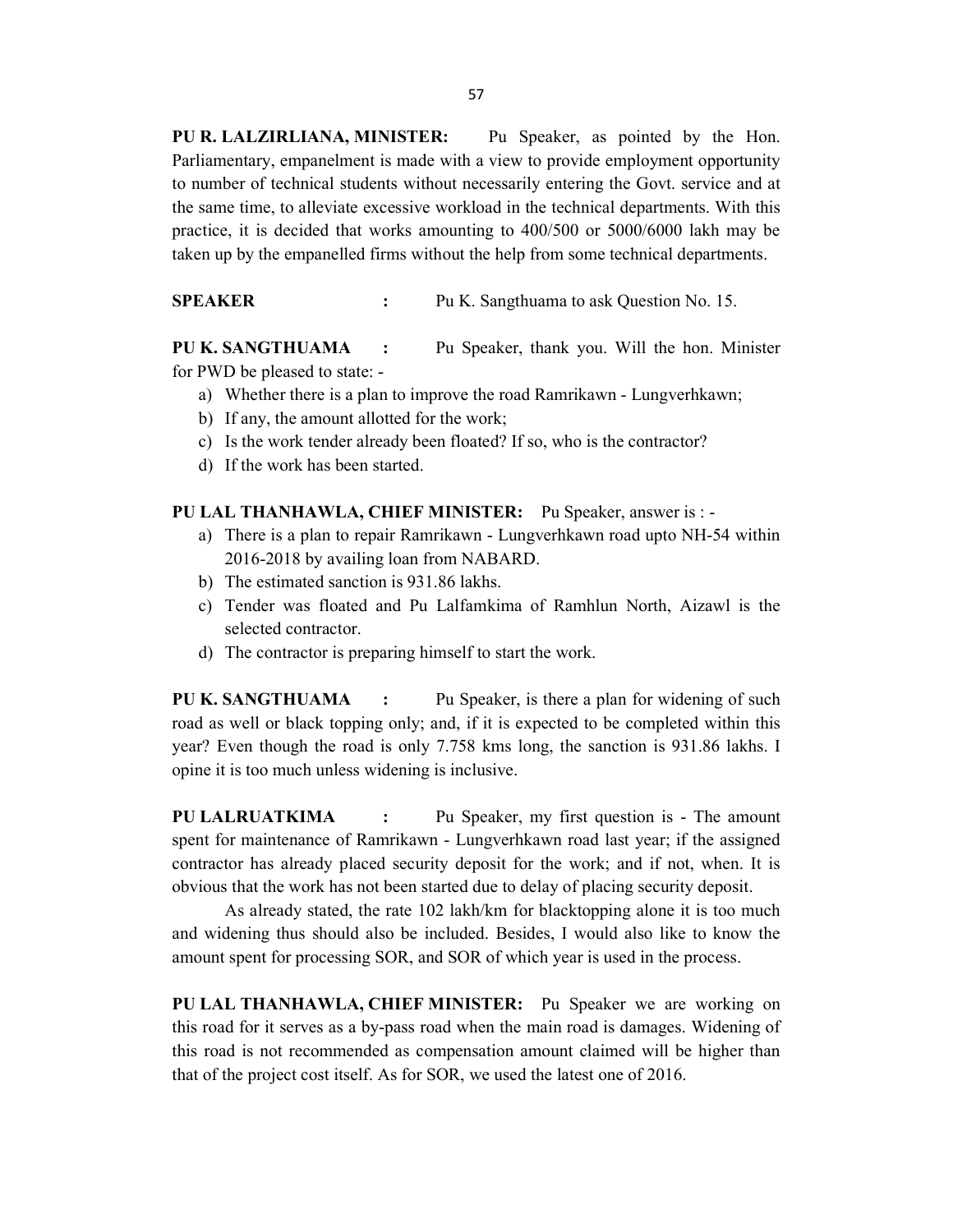PU LALRUATKIMA : Pu Speaker, how about the amount spent on maintenance in the previous year?

PU LAL THANHAWLA, CHIEF MINISTER: Hon. Speaker, I prefer not to answer for it is irrelevant question. It is planned to be completed during dry season; yet, it is unknown for how long dry season will last.

PU VANLALZAWMA : Pu Speaker, is there any plan to make a by-pass road from Ramrikawn to the western part of Aizawl similar to the one we have on Thuampui?

PU LAL THANHAWLA, CHIEF MINISTER: Pu Speaker, we are now working on somewhat like a ring road to alleviate traffic problem.

PU K. SANGTHUAMA : Pu Speaker, 84 lakh was spent last year for maintenance of the said road and again this time a sanction of Rs.100 lakh/km. As for financial involvement is high, I earnestly request the hon. Chief Minister to carefully attend the progress of work so that it is completed with the best possible quality. It may as well be noted that the local community has set up a committee to assist the ongoing work is carried out appropriately.

SPEAKER : It is a question.

PU LAL THANHAWLA, CHIEF MINISTER: Pu Speaker, I appreciate the hon. Member and I am happy to learn the attitude of the local community on the development work which concerns not only their locality but the entire state.

SPEAKER : Now, Er. Lalrinawma to ask Starred Question No. 16.

Er. LALRINAWMA : Pu Speaker, thank you. Will the hon. Minister for Commerce & Industries Department be pleased to state: -

 On the on-going process of border trade relations with Bangladesh or Myanmar, whether there is a plan to set up Border Haat in Mizoram; if so, in which place it will be set up.

PU H. ROHLUNA, MINISTER: Pu Speaker, there is a plan to set up Border Haat and the following places: -

- i) Hnahlan of Mizoram and Darkhai of Myanmar, which is the place opposite to Hnahlan;
- ii) Vaiphai of Mizoram and Leilet of Myanmar;
- iii) Zote of Mizoram and Fartlang of Myanmar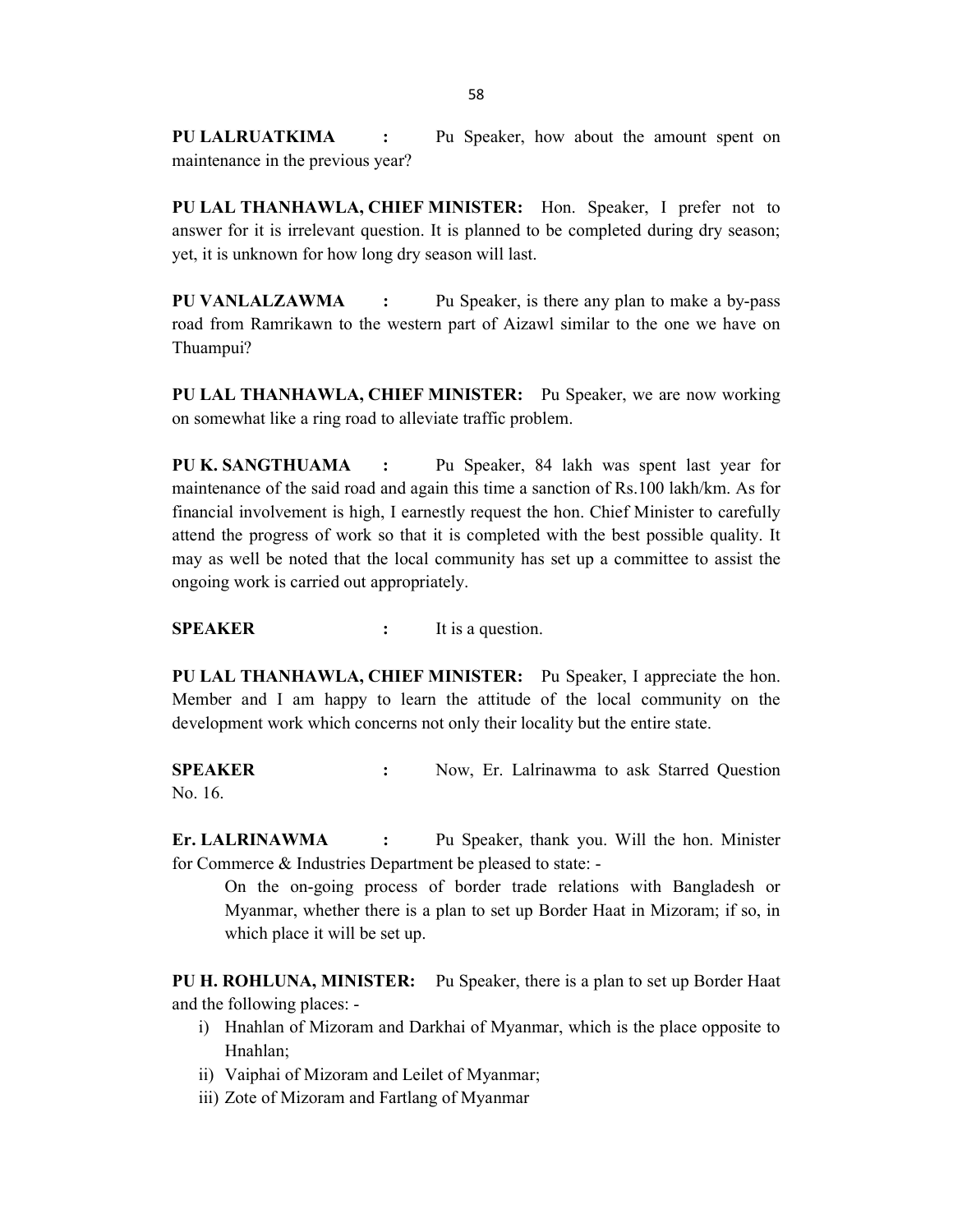- iv) Pangkhua (near Sangau) of Mizoram and Thau of Myanmar.
- v) With Bangladesh, no definite decision has yet been made.

SPEAKER : Now, starred Question No. 17 to be asked by Dr. K Beichhua.

Dr. K BEICHHUA : Pu Speaker, thank you. Will the hon. Minister for PWD be pleased to state -

- a) Whether there is any unsafe bridge within Mizoram at present;
- b) If any, how many are there?

PU LAL THANHAWLA, CHIEF MINISTER: Pu Speaker, there is no unsafe bridge being reported at present; question b) is not applicable as there is no unsafe bridge.

Dr. K. BEICHHUA : Pu Speaker, my supplementary question is –

i) If our bridges are safe enough, would not it be a waste of money to deploy Guards for the bridges?

ii) Do we have a plan to build a new bridge at the moment? If any, in which place?

iii) Whether there is a plan to upgrade Tlawng - Sihhmui Bridge on Airport road to a truckable road;

iv) Is there a plan to resume construction of the previous one for which number of posts already been completed or it is abandoned?

PU LAL THANHAWLA, CHIEF MINISTER: Pu Speaker, most of our bridges need to be guarded for there are persons who steal the nuts and bolts of the tightening and, also some vehicles beyond the weight limit trying to cross such bridges. There is no plan to widen the bridge at present and the previous one had been abandoned due to loophole discovered below the foundation.

 At present, PWD has 124 bridges under it maintenance, 50 on National Highways, 74 on State roads where as 32 out of 50 National Highway bridges are of permanent bridges and 18 are Bailey bridge, 39 out of 74 bridges on State Road are of permanent bridge while 35 are temporary bridge. We have a vision that all our bridges would be made permanent by the year 2030. I may not go to the detail for it will take times.

PU LALRUATKIMA : Pu Speaker, is there a plan to rebuild Tuichawng Bridge on Tlabung road which now become old and rusty?

Dr K. BEICHHUA : Pu Speaker, one of my questions has been missed out. Whether do we have a plan to build a new bridge at the moment; and, if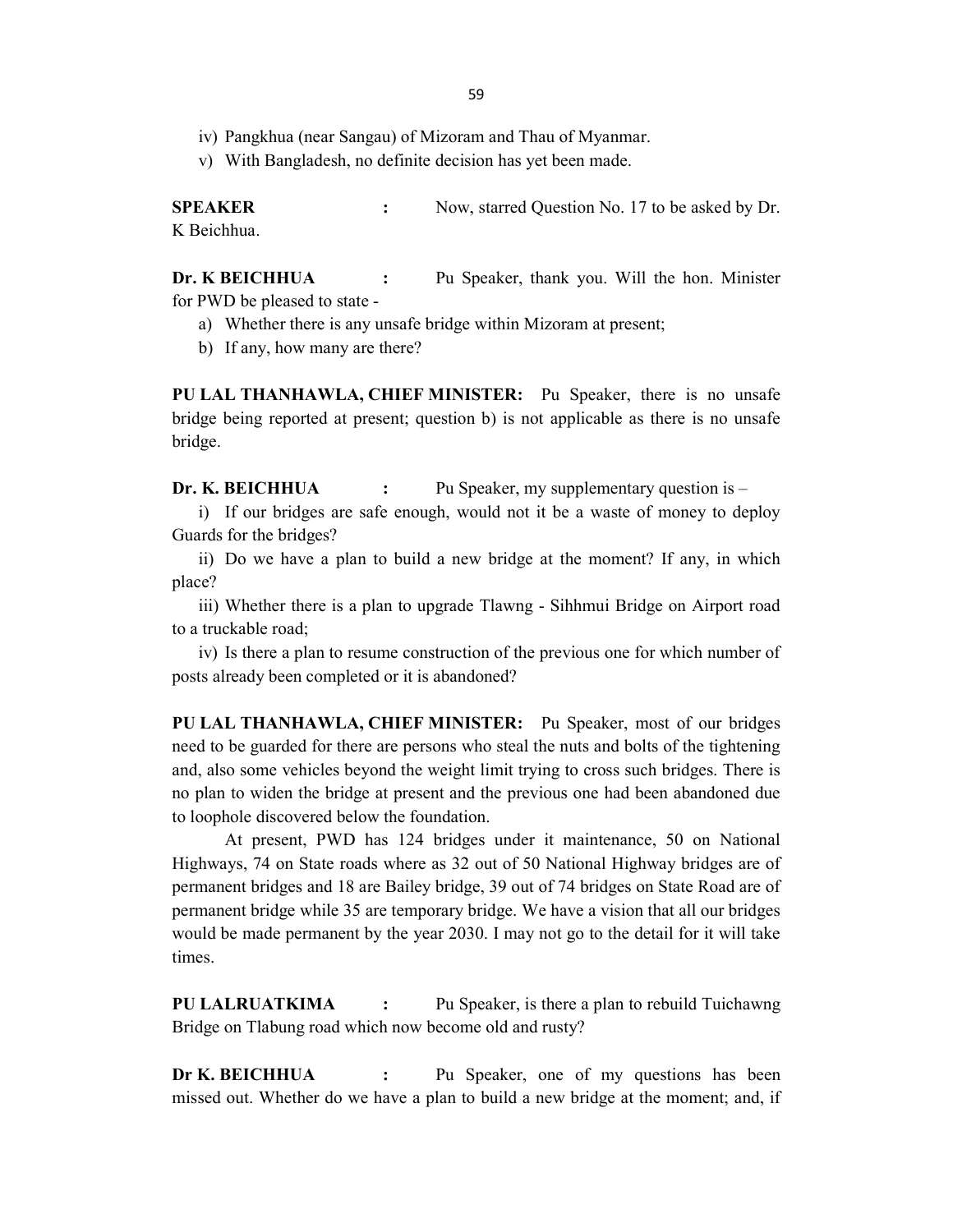any, in which place?

PU LAL THANHAWLA, CHIEF MINISTER: Pu Speaker, I have approached the Ministry of External Affairs regarding construction of Bridge on inter-trade relationship with Myanmar and approval for construction of 4 bridges has already been obtained. There is also a proposal for 8 bridges under Multi Model Project. The process could not be expedited as there is only one Regional Officer at Guwahati to deal with the cases of all the 8 north-east states. As such is the case, we approached the central for posting of more Regional Officers and approval has already been obtained.

 Regarding the question of reconstruction of old bridges, proposal has been made under Central road Fund for upgrading the following to a pre-stressed concrete girded bridge (permanent bridge) such as: -

 Bawrai Lui on KDZKT road with a span of 35 meters and the estimate amount is 5.80 crore;

 PSC Birdge over Tlawng on Reiek - W. Lungdar road with a span of 40 meters and the estimate amount is 7.57 crore;

 Tuichang bridge, Keitum on Artahkawn road with a span of 68 meters and the estimate amount is 7.55 crore;

 RCC T-beam Girded Bridge over Serlui on Bilklhawthlir - Saipum road with a span of 48 meters and the estimate amount is 9 crore.

These are proposals being made for strengthening and repair of old bridges.

SPEAKER : Let us go to the next question and I invite Pu Lalruatkima to ask the question.

PU LALRUATKIMA : Pu Speaker, thank you. Will the hon. Minister for Geology & Mineral Resources Department be pleased to state: -

- a) Whether there is any progress in the exploration of oil and natural gas. What is the current situation?
- b) The amount of tax collected so far from various companies assigned in the exploration of oil and natural gas; Names of such companies and the amount contributed respectively;
- c) What is the estimate amount of Royalty which may be benefitted by the Govt. of Mizoram if extraction of the said is successful?
- d) What is the estimate amount of Central-State share of Non-tax revenue from this project?

PU H. ROHLUNA, MINISTER: Pu Speaker, the answer is as follows: -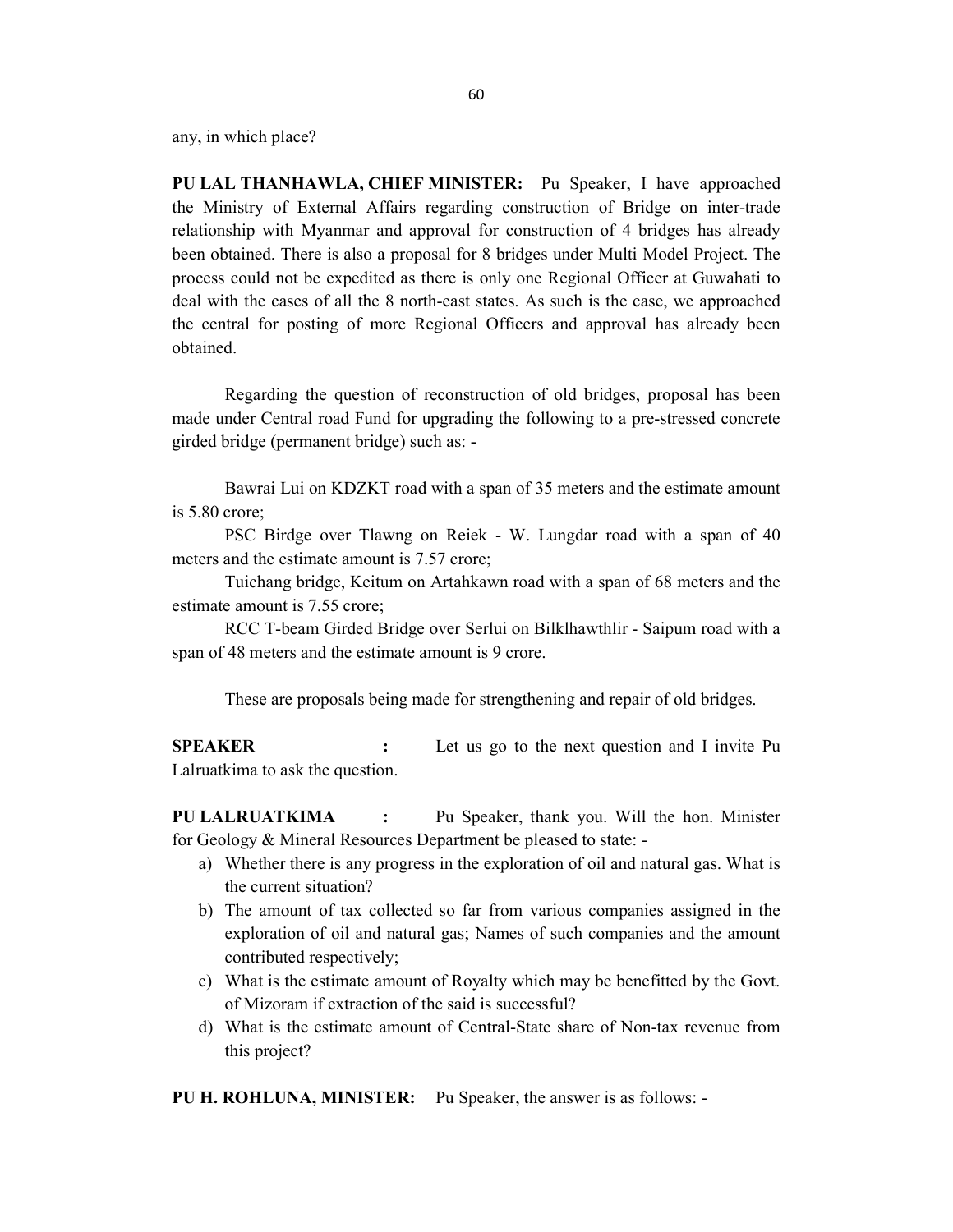- a) Exploration of oil is in progress and extension particularly of block taken up by the Oil India Limited i.e. AA-ONN-2004/1 of 3213 sq/kms is under process. At present, Oil India Limited has completed drilling works of Maubuang and Keihfang areas and ONGC too has completed the same in the area of Meidum and Zanlawn. The trace of oil is found at Meidum and the amount from this production alone is estimated as 5,52,674 standard cubic ft/day.
- b) The amount of tax collected so far is as follows: -

| ONGC-1            |                      | $\bar{5}11, 10, 61, 007$ /-          |
|-------------------|----------------------|--------------------------------------|
| ONGC-2            | $\ddot{\phantom{a}}$ | $\bar{5}41, 14, 477/$ -              |
| Oil India Limited | ٠.                   | $\mathbf{\bar{5}8,49,63,781/-}$      |
| <b>NAFTOGAZ</b>   | $\ddot{\phantom{a}}$ | $\text{\textsterling}3,22,03,362/-.$ |
| Total             |                      | ₹23,23,42,627/-                      |

- c) As per recommendation of the Ministry of Petroleum, the state Govt. will benefit 12.5% royalty from oil and 10% royalty from gas if the project is successful.
- d) As per recommendation of the  $12<sup>th</sup>$  Finance Commission, net profit under the New Exploration Licensing Authority should be 50:50 of State and Central.

SPEAKER : Pu Lalruatkima.

PU LALRUATKIMA : Pu Speaker, May I know in how many zones the project of exploration in Mizoram are divided and where are the location of such divisions; which working agency is assigned to such zones respectively. And, If NAFTOGAZ was terminated, whether there is any replacement being made.

SPEAKER : The hon. Minister to give the answer.

PU H. ROHLUNA, MINISTER: Pu Speaker, since the termination of NAFTOGAZ, the state Govt. too has put intensive pressure to the central for replacement. The case is being considered by the central yet the process could not be expedited for it takes global tender to make such replacement.

PU VANLALZAWMA : There is a rumour that exploration of oil in the areas Maubuang and Keihfang as becoming unsuccessful as no trace of oil as being found. Pu Speaker, do you receive such information officially?

PU H. ROHLUNA, MINISTER: Pu Speaker, the two places were under Oil India Limited. Gas is found in Maubuang area at 2-3 kms deep but it was not up to expectations. Regarding exploration at Keifang, the expectation is higher than that of Maubuang but nothing is found except coal even after drilling of 3 kms deep, yet, they are still working on it. As such, a definite report cannot be made as yet.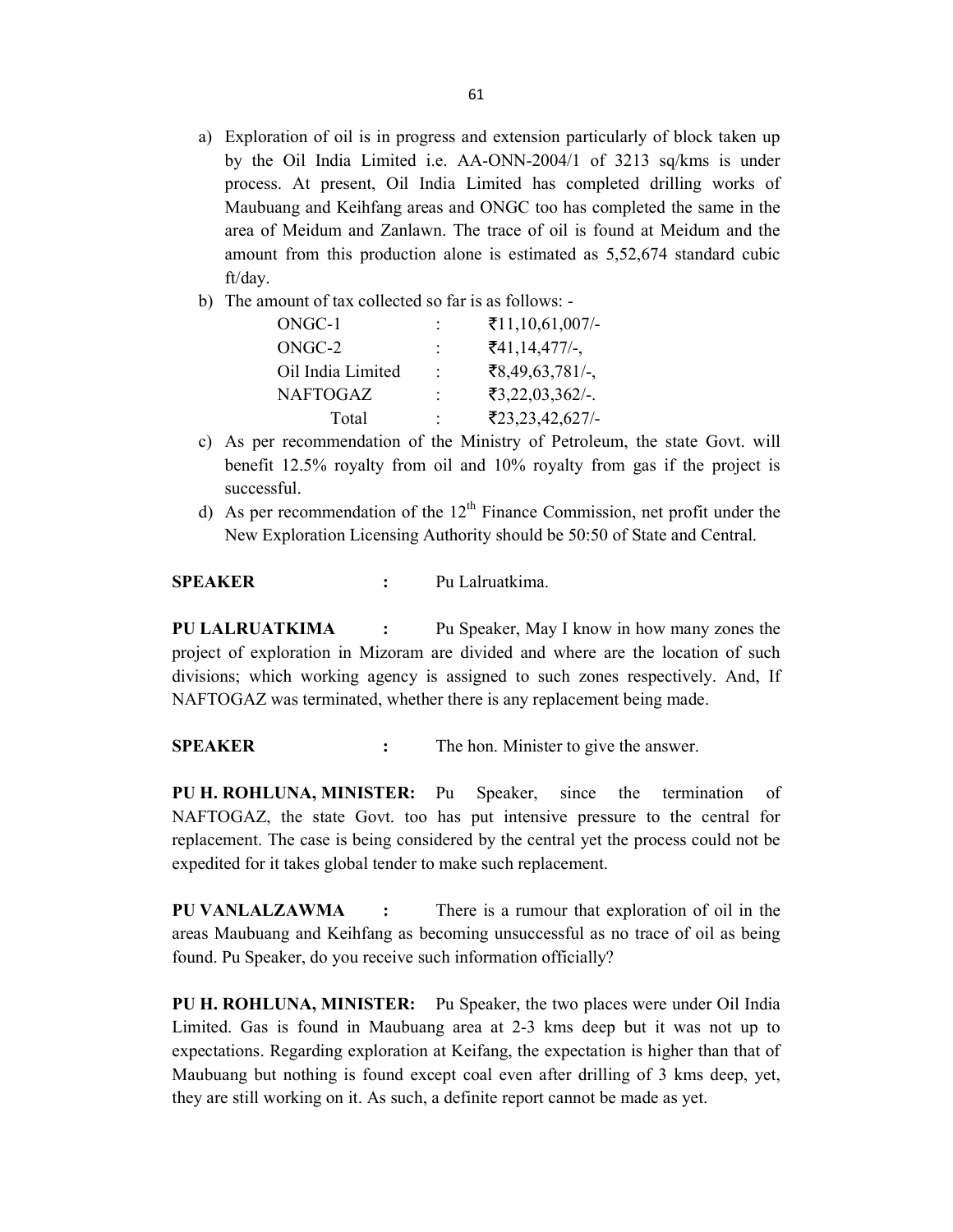SPEAKER : Dr. K. Beichhua to ask Starred Question No. 19.

Dr. K. BEICHHUA : Pu Speaker, Will the hon. Minister of Commerce & Industries Department be pleased to state: -

 The amount of toll taxes received from Indo-Myanmar Border during the year 2015-2017.

PU H. ROHLUNA, MINISTER: Pu Speaker, we have not received any toll tax from Indo-Myanmar Border.

**Dr. K. BEICHHUA** : Pu Speaker, why is it so? The  $42<sup>nd</sup>$  Schedule of Mizoram Gazette dated 3.3.2015 stated that toll taxes as being collected from Indo-Myanmar bridge over Tiau River. If it is collected on the other side, why don't we?

SPEAKER : The question hour is over but you give the answer if you wish to.

PU H. ROHLUNA, MINISTER: Pu Speaker, despite the rules of 2003-2004 made by the Govt. of Mizoram, it cannot be implemented accordingly for there is a definite process we have to go through in order to collect such tax. Such taxes may be used for maintenance of the bridge itself with a span of 170 feet which now becoming old and rusty. As such, we have a plan to improve it as a permanent bridge with the help of the Ministry of Commerce. The hon. Chief Minister is approaching the central, MEA and concerned ministry in this regard. We have even sent Geo co-ordinate as demanded by MEA.

SPEAKER : I inform the House that hon. Members, Pu P.C. Zoram Sangliana and Pu J. H. Rothuama cannot be here with us due to personal problems.

 Today is for Private Members as we have collected private members' business according to our law. There are 45 resolutions from 16 private members which will be balloted on the 14<sup>th</sup> of this month and the members have already been notified for the ballot.

PU LAL THANHAWLA, CHIEF MINISTER: Pu Speaker, we had a brief discussion yesterday with some members regarding the time consumed by obituary reference. It would be appreciated if the times lost could be adjusted.

SPEAKER : Today is for Private Members; and, before we take up questions, let me inform the members that we determine as to how the time lost could be adjusted our Rule No. 40 objected to do so. We have a strict rule when it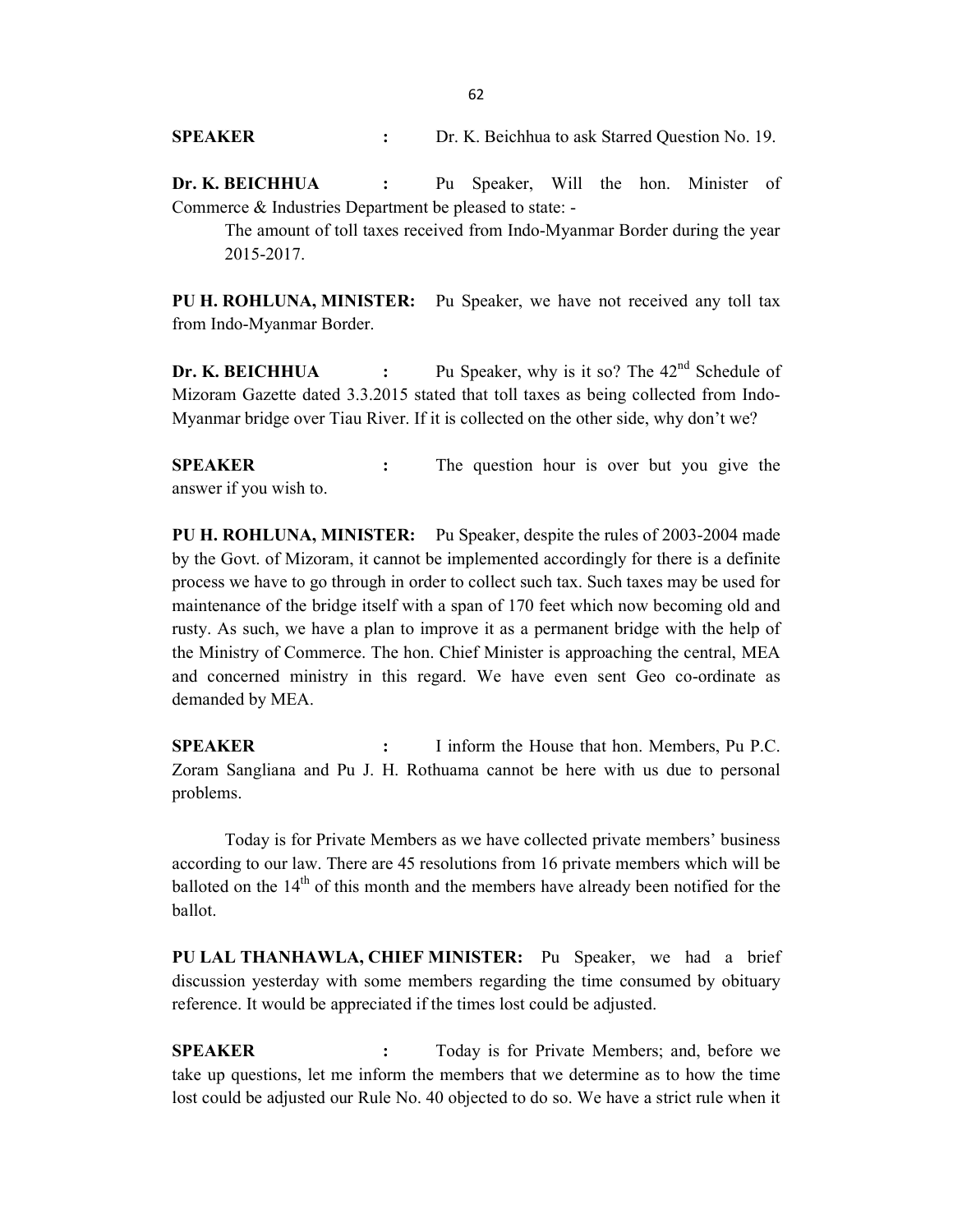comes to problems like this. We all have our own ways of handling the problem and we just have to follow it. I would like to point that out this to our House leader as well.

PU VANLALZAWMA : Exactly, Pu Speaker. I think that we should make an exception in such case and extend the time if needed. I am expressing my support on the opinion of our House leader.

PU R. ROMAWIA, MINISTER: Pu Speaker, it is in a way difficult for the hon. Speaker to change the traditional practice in the previous discussions. But in case of divergent opinion in dealing with this situation, I think it is important for us to have some discussions first. f the previous members and the ones before them made exceptions according to their convenience it would not be wise to do the same as well. And it seems we are doing things differently considering others. But the reason I am standing now is to state that all the Cabinet Ministers need to have any answer which may be provided by the Officials for such Ministers often have a question to be answered on behalf of any concerned Minister who is absent.

**SPEAKER** : First of all, Speaker alone cannot change the rule by and we need amendment of such rules beforehand. Secondly, our condition is different from other States Assembly discussion for we are mourning our beloved member who was very dear to us all. I request that the Opposition Leader to understand the situation.

PU K. SANGTHUAMA : Pu Speaker, we all understand the situation but we all are rules makers. So, if the situation demands, amendment can always be made. I request that we should think about it that perspective as well.

PU LAL THANHAWLA, CHIEF MINISTER: Regarding the point raised by Pu Romawia, Pu Speaker, Questions & Answers are provided to all the Ministers except Supplementary. If such answer has to be given, I think it is necessary to provide such answer to all the members as well. How it is distributed and is collected?

SPEAKER : In the Parliament, we have every question ready with answer with such copy in the lobby even for private members. But the questions in the list are considered answered even if we did not bring it up in the sitting for the answers are made available.

PU JOHN ROTLUANGLIANA, MINISTER: Pu Speaker, only the starred Questions should be considered answered not the un-starred ones.

PU LALRINLIANA SAILO: Pu Speaker, what I think is important in this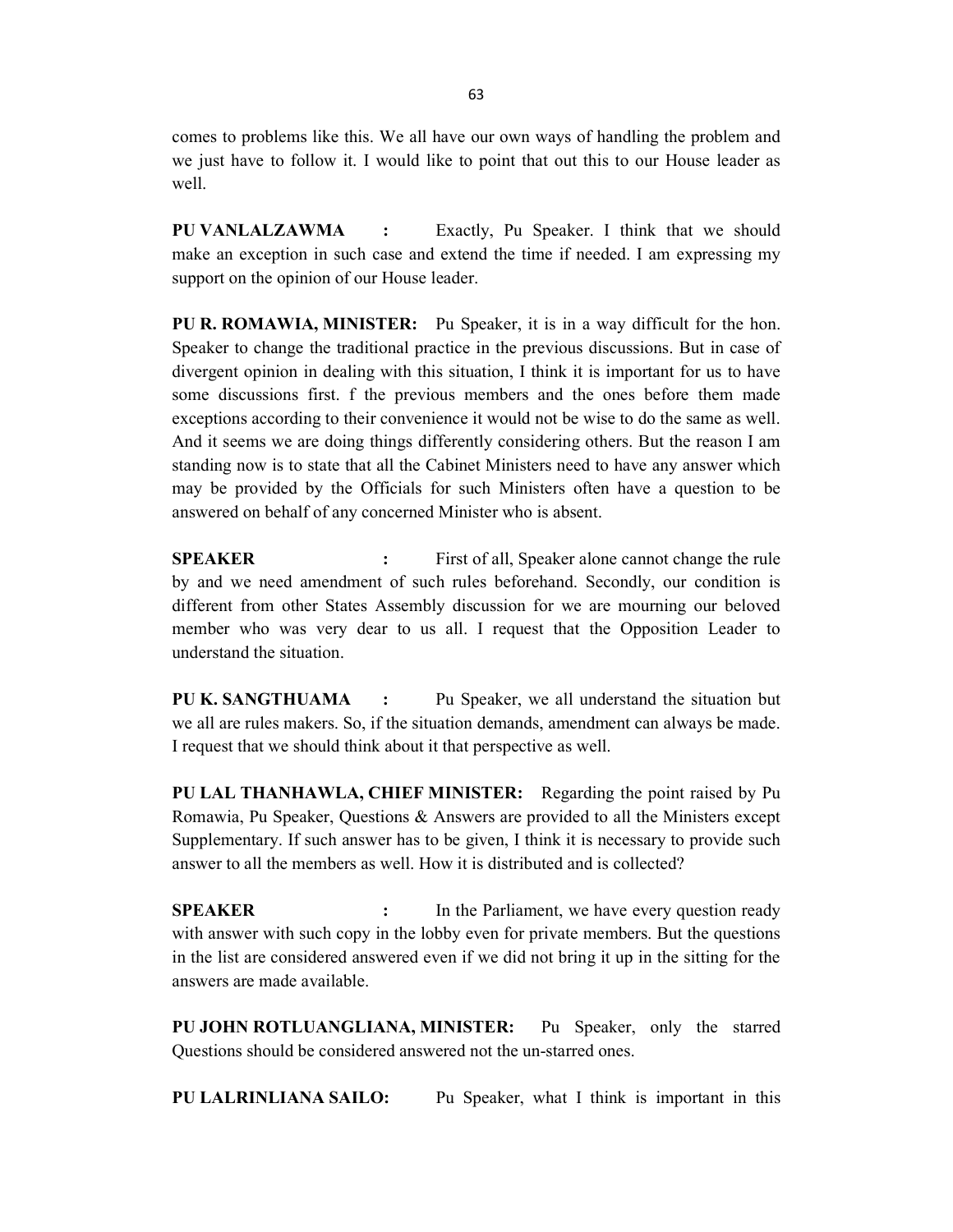regard is verbatim record; unless a verbatim record, it will not be recorded here. If verbatim record is not available, should not it be treated such question as being answered?

PU VANLALZAWMA : Pu Speaker, we usually receive the copy way after the session has ended. We often hear some topics which are not covered on the news. So, it is more convenient for us if we receive it earlier than that so that we should not have to ask the details from the news collectors after hearing it in the news. Regarding the obituary reference, I suggest that we take the extra time for the time consumed by the obituary and make it up for question hour. For e.g. if we use 10 minutes on the obituary then we should make 10 extra minutes on the question hour and so on.

PU LALSAWTA, MINISTER: Pu Speaker, thank you. The point raised by the hon. Minister John Rotluanga seems to be true. The rule states that 'oral questions should be asked and answers should be given' so it would be another thing if the starred questions are converted as unstarred. The media persons involves very fast when it comes to such problem and they sometimes happened to know the details before we do. So, the solution for this problem should be included in the proceedings as well.

 It may not be possible for the Members to receive the details the same time the Ministers received. Thus, it would be better if they receive as soon as the question hour ends. It can be discussed at either the General Purposes Committee or Rules Committee.

SPEAKER : Alright we will try and find the solution as suggested. Let us now request Pu T. Sangkunga to move his resolution.

PU T. SANGKUNGA : Pu Speaker, I thank you for giving me the opportunity to move the resolution that "Intensive effort may be made so that Mizoram have a separate cadre of All India Services such as IAS, IPS and IFS".

 We all know how important it is for our state in implementing the development works and that is the reason why many other States have a separate cadre.

 In this connection I would like to clarify our confusion between All India Services and Central Services. Services like IPS, IAS and IFS are recruited separately. There are number of services under the Central Services and to quote the most common definition in English, 'All India Services whose members serve both Union and State Government whereas Central Services serve only Union Government'.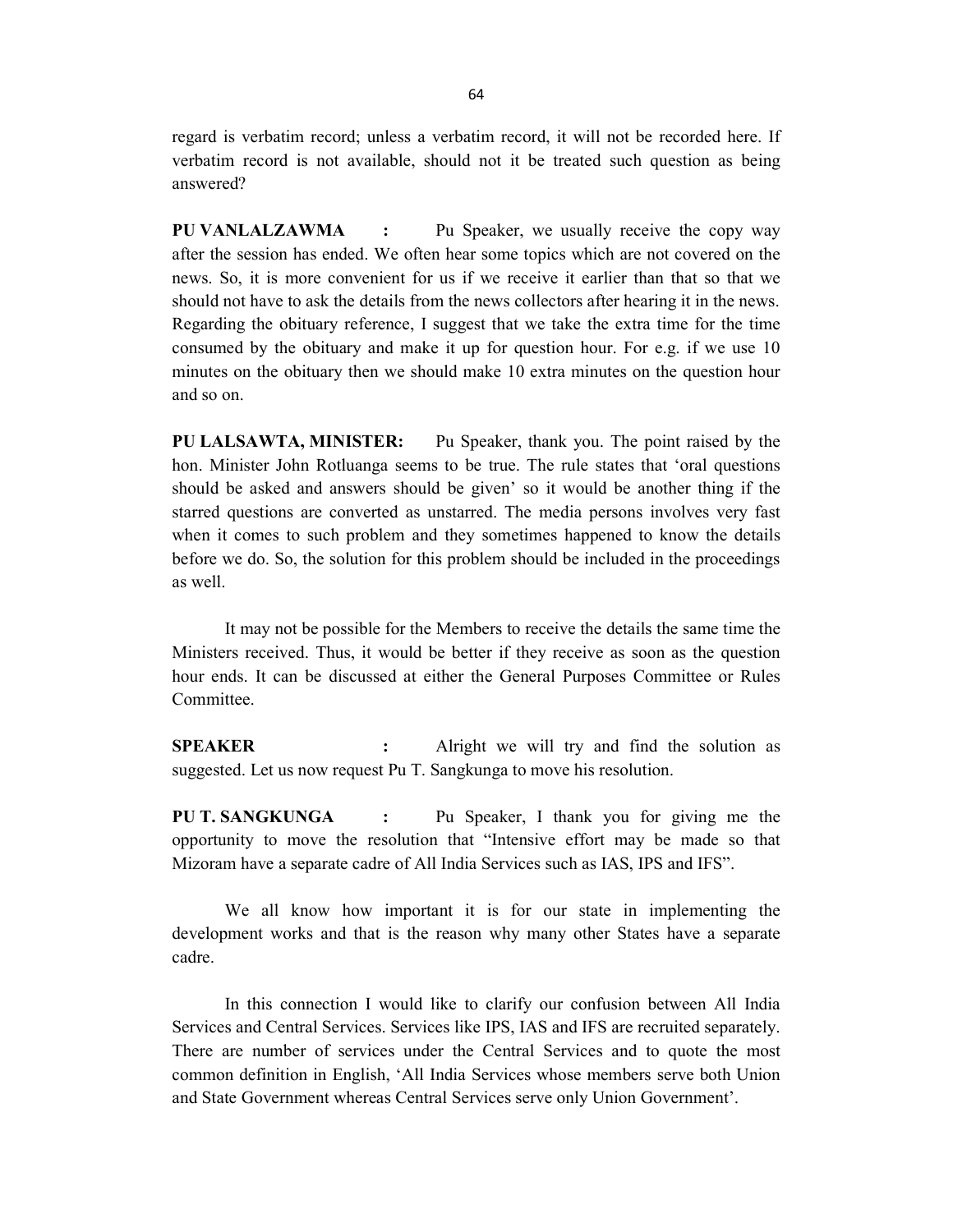The system evolves since India was colonized by the British Government. Knowing the importance of such Services for the government, they were deployed with a very high salary so that they would have enough resources to work without practicing corruption. As time passes by, the Indian Civil Services were recruited as per the Govt. of India Act, 1858, section 32.

 British government believed that the people of India were capable enough to handle the task of such services with examples set by people like Satyendranath Tagore, Subhas Chandra Bose and Sardar Valabhai Patel.

 IAS is an important service and is highly regarded even by our Ministers and the importance of their role could be seen in a situation on implementing a separate state cadre during MNF ministry. The Ministry was given a wrong advice which made them belief that states cadre not to be necessary for the state of Mizoram. But times moves on and the people realize the importance of having our own cadre but is difficult to achieve at the present situation.

 To mention few points of the benefit of having separate cadre, Home Ministry has the highest power regarding disciplinary action and we therefore cannot do anything directly without the decision of Home Ministry while other States like Sikkim or West Bengal can direct it to the DOPT. Therefore we cannot make necessary move without Home Ministry.

 The biggest problem faced by the States like Mizoram, Arunachal Pradesh and Goa is that we cannot achieve a single super time scale or grade selection on promotion without the approval of Home Ministry. Another is in regard to the promotion of officers of Civil Service, Police Service, Forest Service and All India Service. In order to induct such officers, the chairman should be of a member of UPSC where as the any Chief Secretary hardly give interest to other segment for he has enough work to deal with the state government.

 Another advantage of having a separate cadre is that any of such central service officers will be compelled with the need to be able to communicate with mizo language like problem faced by some DCs posted in a particular region is not being able to communicate with the local people.

 Another point is having an insider quota. We only have a few IAS of directly qualified whereas most of them are of other states cadre. Even those qualified could not work in their own State because tribal quota is not always there in the time of recruitment. Thus, having a separate cadre of our own is important for such officers to be posted within our state. If we can make achieve this, our officers from IPS and IFS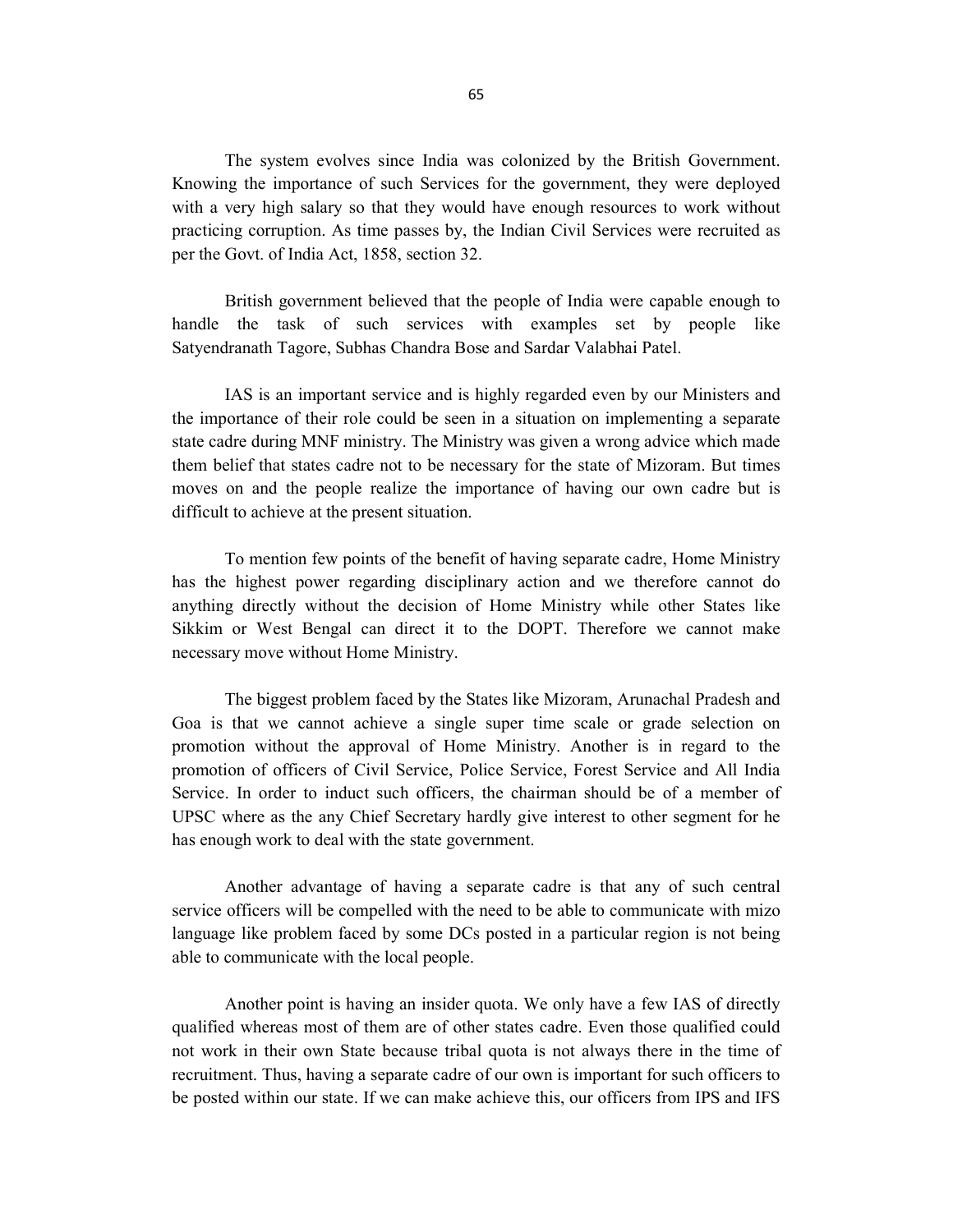could attain their promotion on time. Thus, Hon. Deputy Speaker, I request the House to pass this Resolution.

**DEPUTY SPEAKER** : I think it is clear enough. If we all agree, let each person have 10 minutes time to speak. To start with, I invite Pu Hmingdailova Khiangte.

PU HMINGDAILOVA KHIANGTE: Pu Deputy Speaker, I support the resolution of our fellow member that 'Intensive effort may be made so that Mizoram have a separate cadre of All India Services such as IAS, IPS and IFS'.

 Officers such as IAS, MCS and MPS of Mizoram made intensive effort for having a separate cadre for our state yet in vain. In fact, induction of IAS from MCS and IPS from MPS had never been held on time.

 As known to us all, Meghalaya and Assam are of joint cadre and they hardly have a problem; Manipur and Tripura which also were of Joint cadre have now achieved a separate cadre of their respective states; Sikkim which is of inferior to us in the size of area and population has achieved its own cadre as well. While such is the case of other states, Mizoram remain at UT cadre and being clubbed as AGMUT cadre with Goa and Arunachal which are of junior to us in state-wise.

 Moving on to the detail problems faced by MPS officers relating DPC for induction, I was also a victim of such problem. Usually, it is held first for DANIPS (Delhi, Andaman and Nicobar Islands Police Service) and for Arunachal Pradesh, and then comes Mizoram the last in line. As such is the case, any one from Mizoram comes last in order of seniority as well for DPC for Mizoram is held in the last. We sure have grievances in the system, yet nothing much can be done. Officers from other states are inducted usually after 8 to 13 years of their service but for our state after 26 years or so; I had gone through this period as well. Thus, in order of seniority as I have mentioned earlier, officers from Mizoram are at the back of the list of the same allotment.

 I strongly support all the problems and advantages mentioned earlier as well and I suggest that we should strive for it more intensively, Deputy Speaker.

**DEPUTY SPEAKER** : Let us now hear from Pu K. Lalrinthanga.

PU K. LALRINTHANGA : Pu Deputy Speaker, thank you. I would like to add some points of the advantages of having separate cadre.

Before we were under UT, we had number of officers of IAS, IFS and IPS by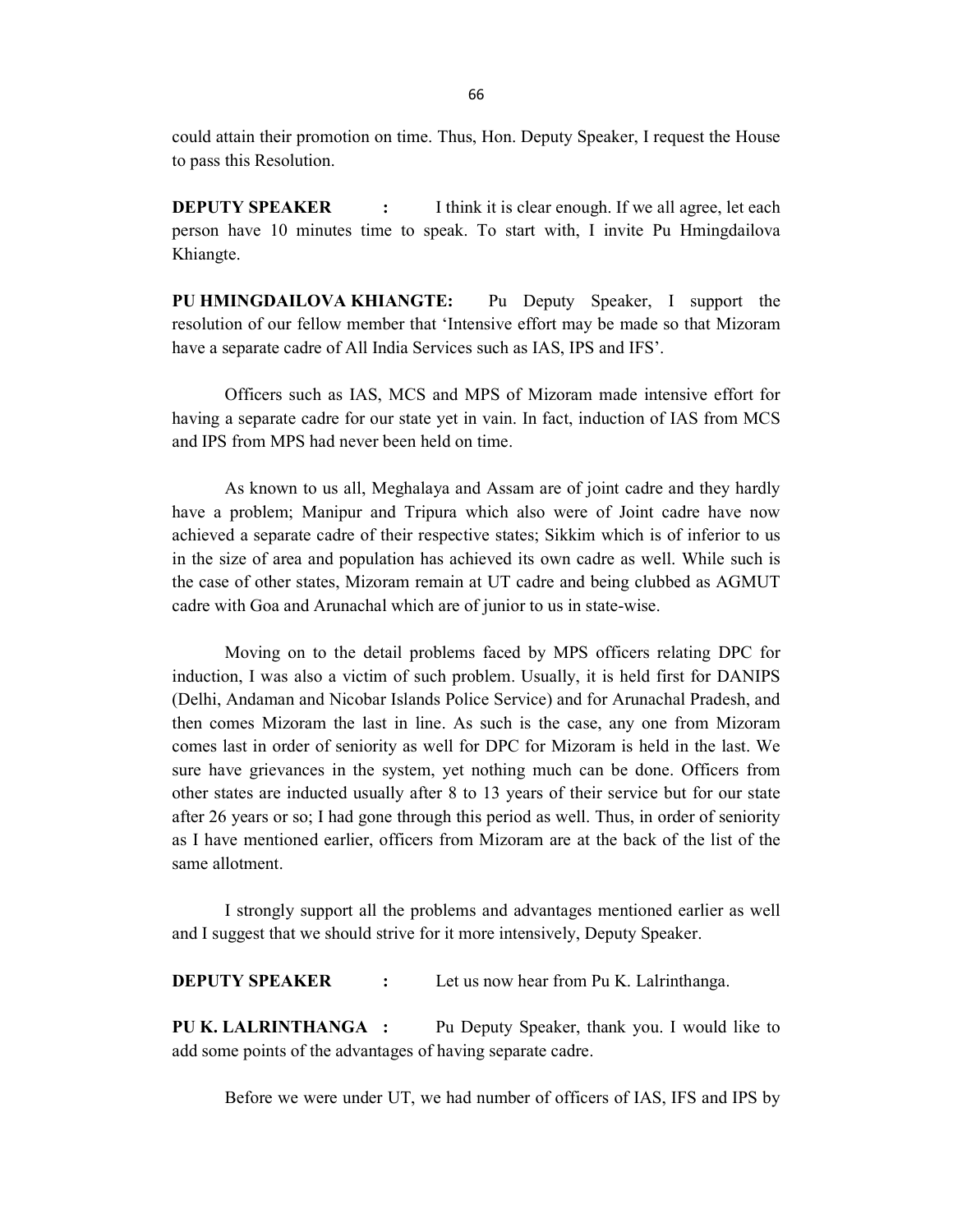the grace of Almighty God we had always done our job really well. After we became UT, numbers of jobs under the government were available and a chance for MCS as most of Govt. employees wanted to work within Mizoram than outside. If we achieved a separate cadre we will have a chance of at least 50% to work in our state. Therefore, I support that we pass the Resolution.

**DEPUTY SPEAKER** : Let us have a short break and we will resume the discussion after we come back.

 $2:00$  p.m.

SPEAKER : Let us resume our discussion on the Resolution.

Dr. NGURDINGLIANA : Pu Speaker, thank you. I support the Resolution that "Intensive effort may be made so that Mizoram have a separate cadre of All India Services such as IAS, IPS and IFS."

 So far, we have 14 Nos. India Administrative Service on direct recruitment, year of allotment of the first one was 1984 and last 2014. If we maintain the same trend, we may use apex scale for the post of Chief Secretary as the existing one has little service in hand.

 Apart from this, we have 12 Nos. recruited from State Civil Service, year of allotment of the first one was 2001 and last one 2010 approximately with 9 years of service after conferment. Thus, the post of the Chief Secretary is likely beyond our reach.

 As of IPS, we have only 2 regular recruitments who were allotted in 1987 and 1995 respectively and the gap in between is wide enough to absorb an outsider for the post of DGP necessarily. We have 8 recruitments from State Police Service who had been promoted to IPS, the first one was allotted in 1995 and last in 2005. Currently, we have 12 Nos. IPS.

 In IFS, we have 4 Nos. through direct recruitment of UPSC. Apart from this, we also have 3 Nos. of Indian Foreign Service. So far, we have a total of 26 Nos. of Central Service. I may read it out with your permission, Pu Dy. Speaker.

1) Indian Civil Accounts Service - 5 Nos.

2) India Audit & Accounts Service - 3 Nos.

3) Indian Economic Service - 2 Nos.

- 4) Indian Revenue Service Custom & Central Excise 4 Nos.
- 5) Indian Railway Accounts Service 2 Nos.
- 6) Indian Defense Accounts Service 3 Nos.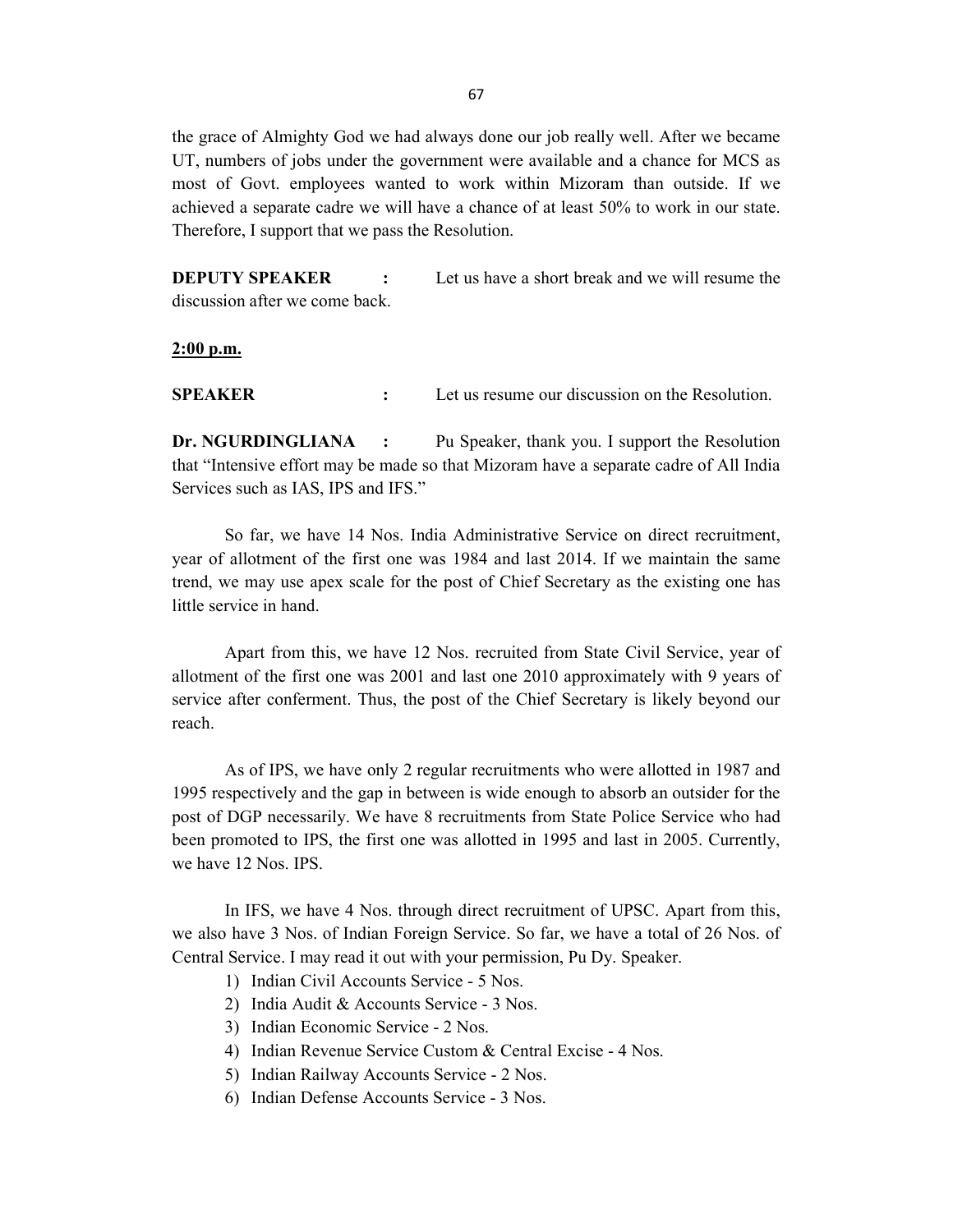- 7) Indian Revenue Service Income Tax Nos.
- 8) Indian Trade Service 1 No.

## Total - 26 Nos. of Central Services.

 Nagaland has a total of 94 Nos. IAS, Tripura has 96 and Sikkim has 48 but we have only 29 in total under combined AGMUT cadre. In IPS, Nagaland has 60, Tripura has 54 and Sikkim has 32 in total. We only have 19 under AGMUT cadre. Regarding IFS, Nagaland has 33, Tripura has 57 and Sikkim has 30 but we only have 19 under AGMUT cadre. Judging from the figures, we desperately need our own cadre and I therefore strongly support this Resolution.

SPEAKER : Next is Pu S. Laldingliana.

PU S. LALDINGLIANA : Pu Speaker, I support the Resolution that "Intensive effort may be made so that Mizoram have a separate cadre of All India Services such as IAS, IPS and IFS." Since we have heard the details from the mover, let me point out only few points in support of this Resolution.

 It is known that in a Parliamentary form of Government, we have two kinds of executives, one being political executives like Ministers and a permanent executives like All India Services Officers. The permanent executives are very important to execute the vision of the political executives as they are the ones who could make it happen. It is thus important for us to have a healthy works environment and unity among various parties.

 We currently have several permanent executives of AGMUT cadre who does not know our language. In fact, there can never be deep connection between the two executives where as some fails to win the heart of the local people despite enjoying all the benefits their job could offer.

 One advantage of having a separate cadre is cadre loyalty; if we achieved our own cadre, any of such officers will have a sense of belongings though being posted on deputation. The hon. House Leader fully aware of the problem even wrote a strong DO letter.

 Considering some states that attained Statehood after 2000 were being allotted a separate cadre, it is hard to believe how we do not have the same till now. With that being said, I fully support the Resolution for passing. Thank you.

PU JOHN SIAMKUNGA : Pu Speaker, I would like to make few points as well. Currently we have 7.5% quota on the All India Civil Services but we cannot even fill up entirely most of the time. The most important thing prior to having a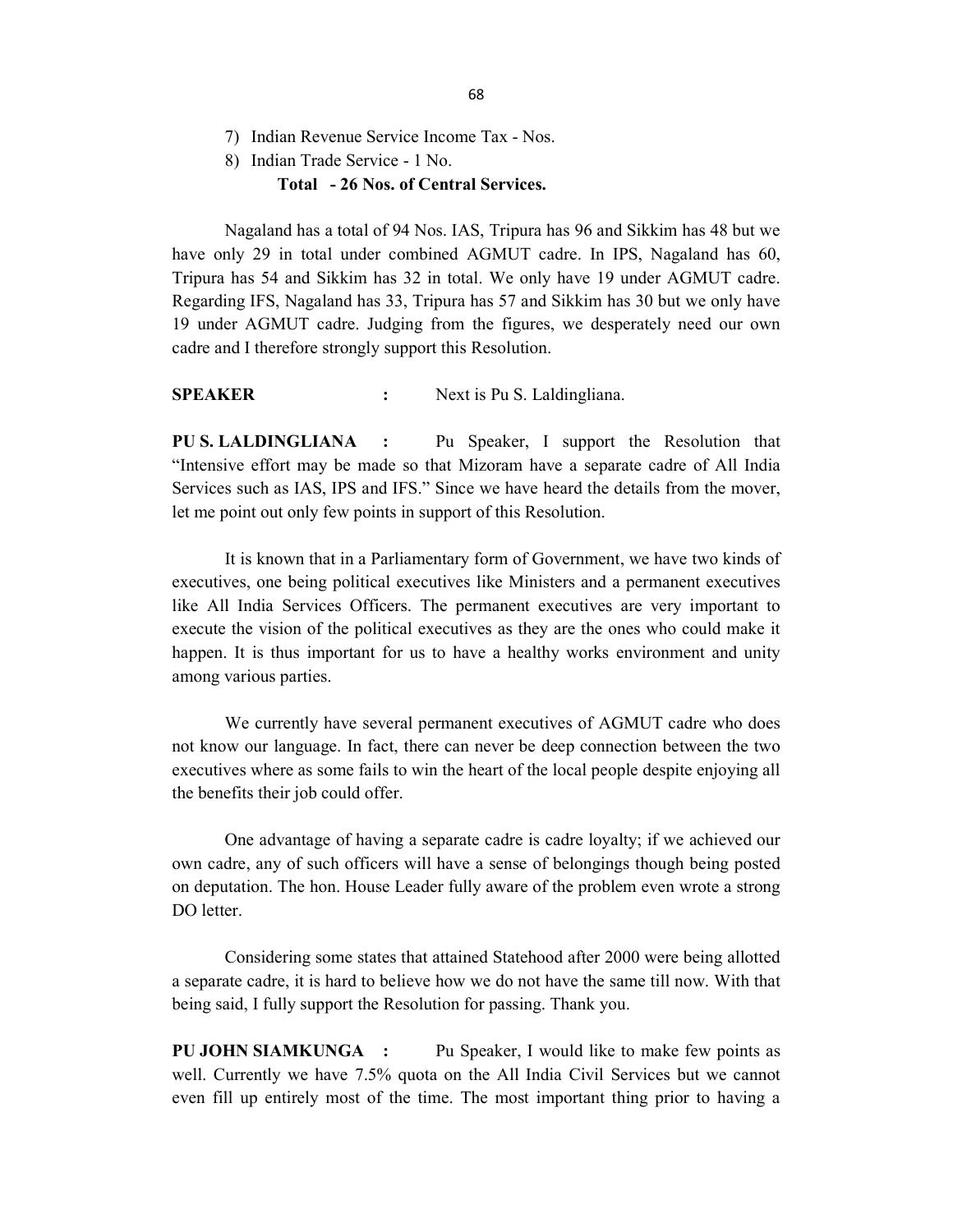separate cadre is to improve our potentiality to fill out the whole quota otherwise it will become useless. it is not easy to get through the preliminary round as the total of the entire process should be 2,275 marks. Thus, it is important for the candidates to give the best effort even from the preliminary rounds. Pu Speaker, I fully support the Resolution.

SPEAKER : Let us hear from Pu T.T. Zothansanga.

PU T.T. ZOTHANSANGA : Pu Speaker, currently there are 6,396 posts in the All India Services out of which 4,926 posts were filled and 1,470 vacant posts remain vacant. Manipur has 110 posts out of which 85 posts were filled and 25 remain.; Assam and Meghalaya has 273 posts altogether out of which 208 posts were filled and 55 vacant posts. Our inferiority on central services could be of various reasons but I strongly believe that having a separate cadre would entail sense of competitive to our youth. Most of the mizos prefer to remain in our homeland than works outside or abroad. As such is our mindset, I believe that most of our youth would give more efforts for the opportunity to work within our state.

 Another important thing I would like to point out is cadre control. It is true to a certain extents that most of the Central Service officers who were posted in Mizoram only came here as a formality but without sense of responsibility to the government and all they have in mind is how to get back sooner at Delhi. Thus, having a separate cadre is necessary for us. If it is achieved, any one will work in Mizoram with a sense of responsibility even if his/her appointment is only on deputation. I therefore strongly recommend that this Resolution is passed by the House. Thank you.

(Dy. Speaker takes the Chair.)

**DEPUTY SPEAKER** : Let us now hear from Pu H. Zothangliana.

PU H. ZOTHANGLIANA : Pu Deputy Speaker, thank you. I support the resolution on grounds that officers from other cadre who has been working in our state usually work as an official duty without having a sense of responsibility to the people and their works. As previously stated, I also believe that the youth will find new motivation if we have a separate cadre. So we need to achieve this.

 It is important for the state Govt. to take control of its employees but it is in a way difficult on Govt. servants who are coming from outside. On the contrary, it is difficult to such Govt. servants also to build good working relationship with their fellow Govt. servants and the society due to lack of communication such as language and traditional gap. If a separate cadre is achieved, such kind of problem will not be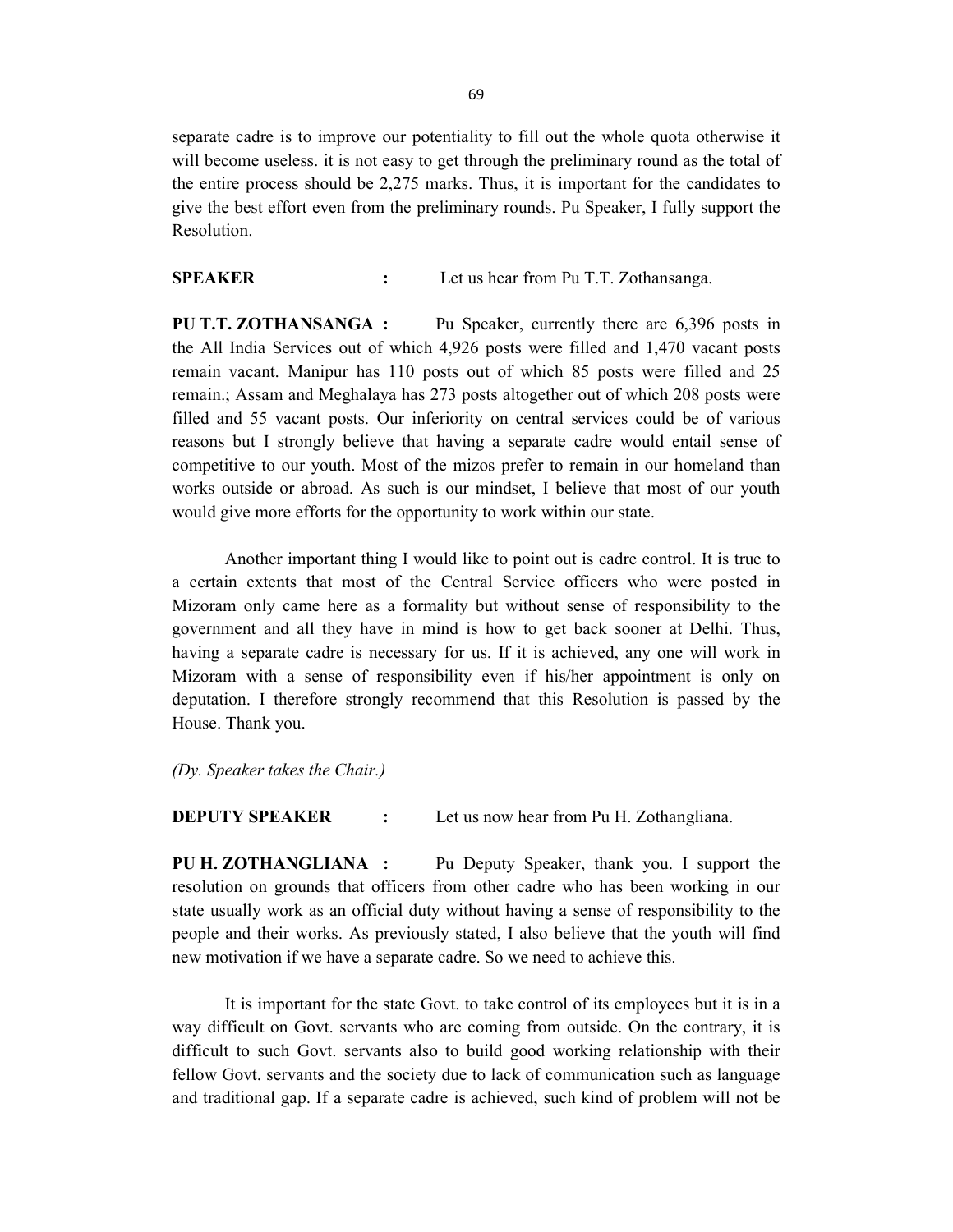existed. Thus, I support this Resolution wholeheartedly. Thank you.

PU LALRUATKIMA : Pu Deputy Speaker, thank you. As stated members, we all seem to support this Resolution and there is hardly any point to be added. This Resolution is not new as many efforts had also been made since 1988. This indicates we really need one.

 Looking back to our performances in the previous years as in the 70's and 80's, only a few were recruited from our state which is of a serious matter and the reason seem to be our lack of separate cadre for our state. So, it is important for us to have a separate cadre for it concern the welfare of our future. I therefore support this Resolution. Thank you.

PU R.L. PIANMAWIA : Pu Deputy Speaker, thank you. I am grateful for this Resolution as it is the same that I myself had moved in the previous session.

 One thing I would like to add is regarding the power of various Central Services. It is known how powerful they are and we desperately need that power for the development of our state. If we can have a separate cadre, we will have more high level officers with the increase of Central Service officers recruited from our state.. Thus, I support this resolution. Thank you. (Speaker takes the Chair)

PU R. LALZIRLIANA, MINISTER: Pu Speaker, thank you. I support this Resolution moved by the hon. member.

 We all know the difference between State Services and Central Services. There are IAS, IPS, and IFS under UPSC and each belongs to the state cadre before the pension. We also know the importance of executives for the growth of our state. As we do not have a separate cadre at the moment, we have no choice than accept anyone appointed in Mizoram. It seems that any one from outside hesitant to be posted in our state which relatively impede our development. Even from our religious point of view, having a separate cadre is much important as anyone from this cadre could serve as a missionary in whichever place he may be deputed. Therefore, I strongly support and this Resolution.

SPEAKER : Next is Pu Vanlalzawma.

PU VANLALZAWMA : Pu Speaker, I am truly grateful for this Resolution and the members on your left too have discussed the matter yesterday and we all support it.

 We have heard all important points and the impact of this Resolution may bring. We are not in a position to make any of our choice and we ought to accept